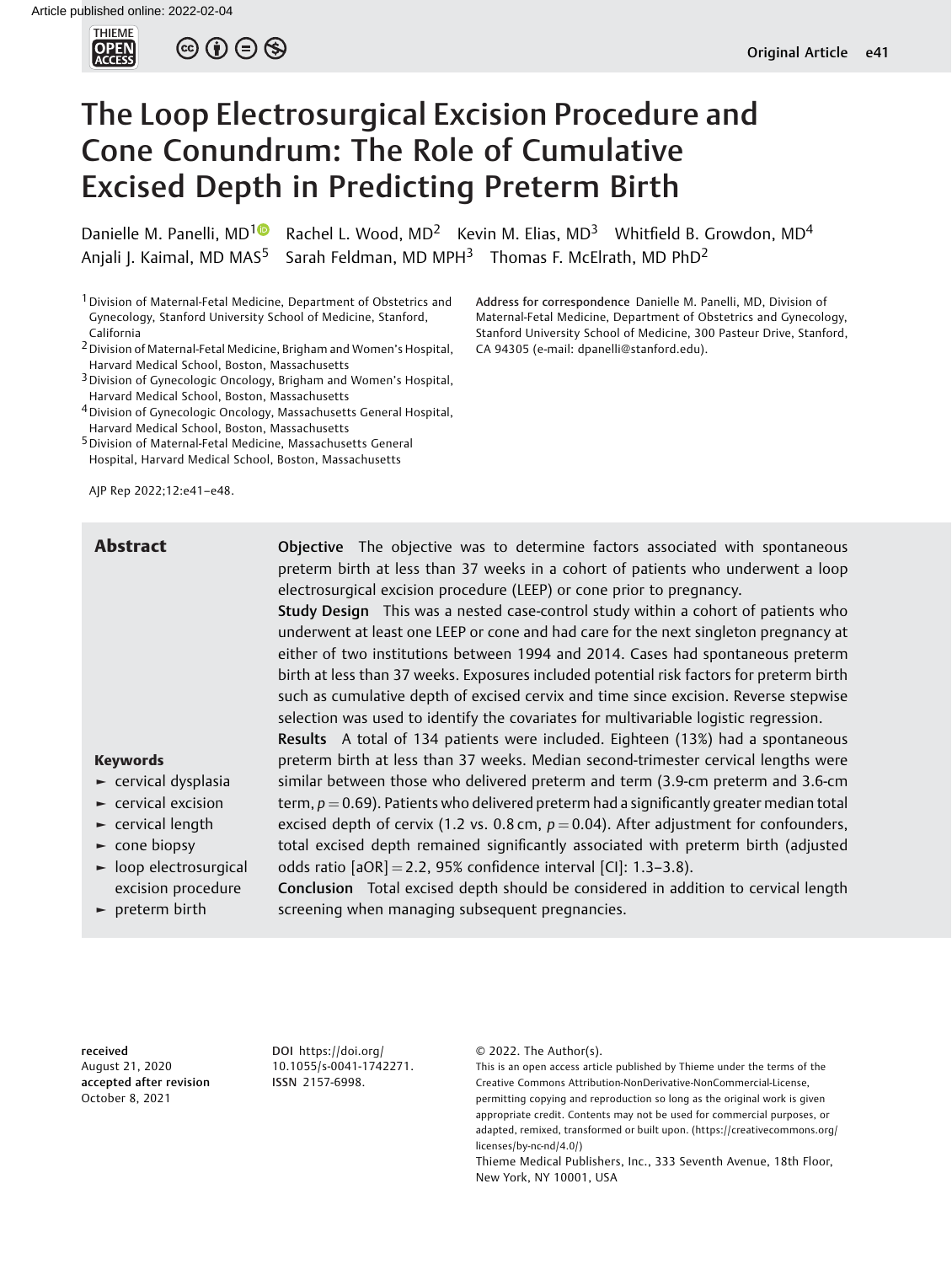#### Key Points

- A history of a LEEP or cone excision has been associated with spontaneous preterm birth.
- A two-fold increase in spontaneous preterm birth was seen per cumulative centimeter excised.
- There was no difference in second-trimester cervical length between the term and preterm groups.

As cervical cancer screening has improved over the last 30 years, reproductive-aged patients with cervical dysplasia are increasingly being offered more conservative management options.<sup>1</sup> Cold-knife cones (cones), often with deeper excisions over 2 cm (cm), are less common, as more superficial loop electrosurgical excisional procedures (LEEPs) with an average depth of 5 to 7 mm (mm) become more prevalent.<sup>2,3</sup> When excisions were more liberal, there were data suggesting an increased risk of preterm birth.<sup>4,5</sup> With this evolution toward more shallow excisions, the risk of preterm delivery among women undergoing LEEP or cones may have changed.

In addition to clinical practice changes, heterogeneity in procedure type, number, pathology, and depth make risk stratification for each individual challenging during pregnancy. Short cervical length, defined hereafter as less than or equal to 2.5 cm, has been useful in predicting preterm birth in this population. $6-9$  Cervical length surveillance is often considered for this reason, though timing and frequency are controversial. There is also evidence that cervical dysplasia itself might contribute to preterm birth irrespective of cervical length.4,10 As 200,000 patients are diagnosed with high-grade dysplasia annually in the United States,<sup>11</sup> identification of a comprehensive clinical factor to aid in managing their subsequent pregnancies would be useful. The objective of this study was therefore to describe the spontaneous preterm birth rate among a contemporary cohort who underwent at least one cervical excision prior to pregnancy and to explore the association between clinical factors such as cumulative excised depth of cervix and spontaneous preterm birth.

# Methods

### Study Design

This was a nested case-control study within a cohort of patients who underwent at least one LEEP or cone at either Brigham and Women's Hospital or Massachusetts General Hospital between June 1, 1994, and June 1, 2014, and had prenatal and birth records available for the subsequent pregnancy. Exposures included clinical factors potentially associated with preterm birth, and the cases had spontaneous preterm birth at less than 37 weeks. The Partners Healthcare Institutional Review Board approved this project without the need for informed consent given its retrospective nature (protocol number: 2017P001175).

#### Patient Population

A database of patients undergoing a LEEP or cone has been prospectively collected at our institution. A query of this database identified patients who had undergone a cone or a LEEP before the age of 45 and who had pathology reports available during the selected timeframe. This age cut-off was selected as a subsequent pregnancy after this point was deemed unlikely. Within this cohort, those who had a subsequent pregnancy managed at either institution were identified by searching pregnancy related codes. If a patient only had one excision procedure, the first birth following the excision was used. If a patient had multiple procedures, the birth following the last procedure was used. Patients without complete documentation of both second-trimester cervical length and birth outcome in the electronic medical record, those with a history of preterm birth at less than 37 weeks prior to the cervical excision procedure, those who underwent the procedure during pregnancy, and those with multiple gestations were excluded. If the patient was pregnant at the time of a cervical length performed at or beyond 16 weeks, she was included and any subsequent outcome to the pregnancy was recorded.

#### Variables

Data for the cervical excision procedures were obtained directly from operative notes and pathology reports. Operative notes were reviewed to confirm that the procedure was in fact a cone or a LEEP. The depth of cervix excised was taken from pathology reports. By convention at our institutions, the depth of the specimen describes the length of the canal from external os to the area most proximal to the internal os and is listed as the third number in the pathology report after the cross-sectional dimensions of the external face of the cervix. If patients had multiple procedures, the depths taken from each individual pathology report were summed for a cumulative depth of excised cervix per patient. The final pathologic diagnosis was also taken from the pathology reports. If women had multiple excisional procedures between their initial excision and the subsequent pregnancy, the highest grade pathology on any procedure was used for analysis. Due to the timeframe selected, many patients did not have human papilloma virus (HPV) testing sent or reported; given the inconsistency in this variable, HPV status was not included.

Cervical lengths were abstracted from ultrasounds at three time points as follows: (1) from  $16^{0/7}$  weeks through  $20^{0/7}$  weeks, (2) from  $20^{1/7}$  weeks through  $24^{0/7}$  weeks, and (3) from  $24^{1/7}$  weeks through  $28^{0/7}$  weeks. These time points were chosen a priori as women at our institution present for their anatomic survey between 16 and 20 weeks, with the intention to capture any additional clinically relevant potential cervical lengths collected on further screenings. All ultrasounds were performed or attested by board-certified sonologists. In recent years, most patients undergo transabdominal cervical length screening at the anatomy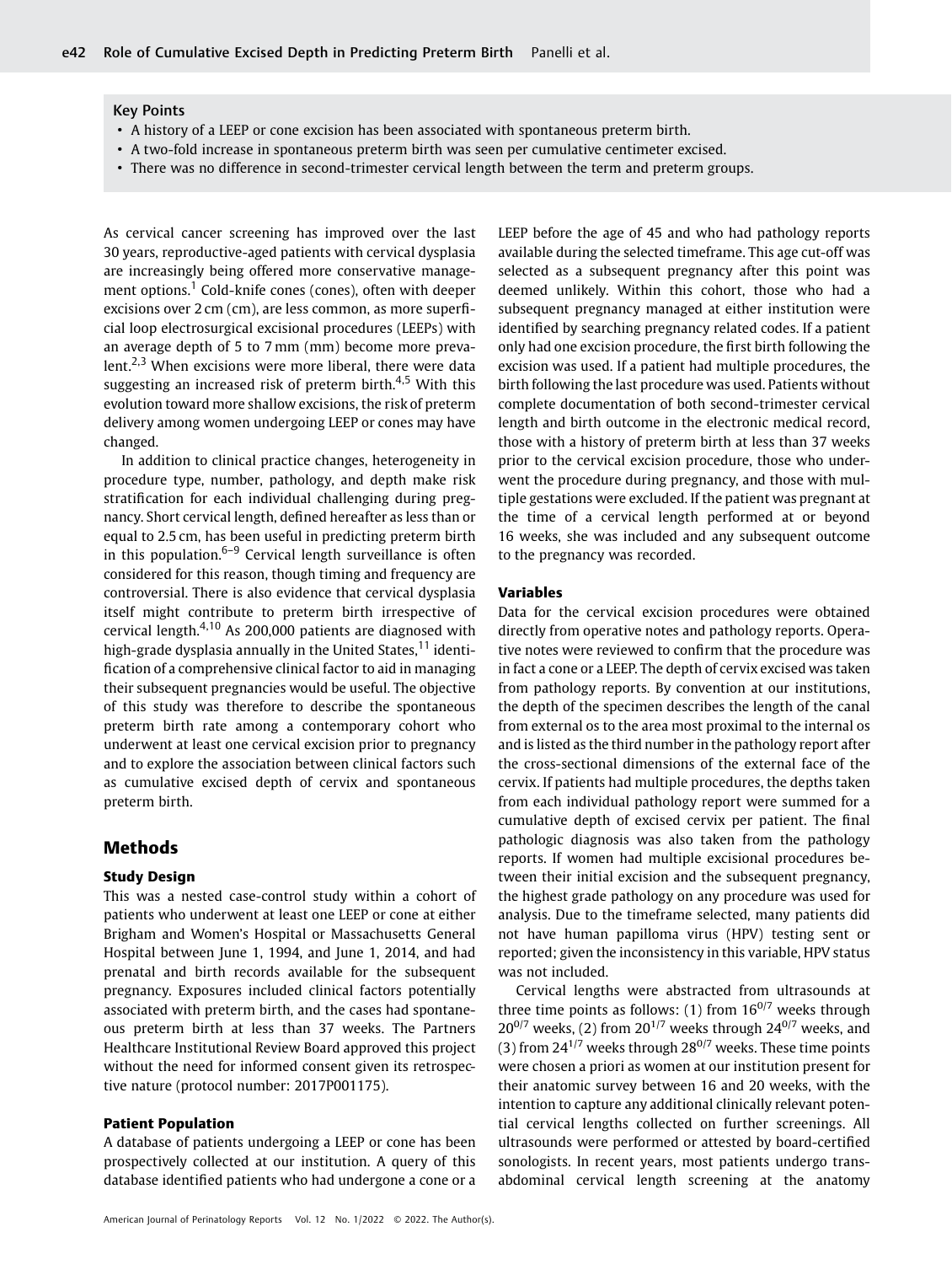ultrasound followed by a transvaginal ultrasound if this appears to be less than 3.0 cm in length but this is not a standard approach. If a cervical length was not reported on the ultrasound, the images were reviewed and, if needed, the cervical length was measured from the best available image according to current standards by a physician member of the research team.<sup>12</sup> If patients had multiple cervical lengths recorded during one time period, the first cervical length in the series was used. This approach was selected due to the heterogeneity in cervical length screening protocols in this population over the selected timeframe.

#### **Outcomes**

The primary outcome of interest was spontaneous preterm birth at less than 37 weeks, and those with this outcome were defined as cases. Gestational age was determined from the obstetric estimate recorded in the medical record as determined by last menstrual period and confirmed with ultrasound dating, as all patients had at least one ultrasound on record to be included. Additional obstetric outcomes were abstracted from the birth record, but as this study was not powered to evaluate maternal or neonatal morbidity, we chose to document rather than compare these outcomes.

### **Statistics**

Analyses were conducted using Chi-squared or Fisher's exact tests for categorical variables and the Wilcoxon's rank-sum test for continuous variables. Covariates that were significant to p-value less than or equal to 0.30 were included in reverse stepwise selection to identify the most robust variables to include in the final logistic regression model. We planned a priori to include cervical length and depth as candidate variables in the reverse stepwise selection process, regardless of their p-values. A multivariable logistic regression was then performed using these covariates to identify clinical factors independently associated with preterm birth. This method was selected due to the high number of covariates that might be related to preterm birth in this cohort, in an attempt not to over fit the final model. Recognizing this, we planned a sensitivity analysis to analyze the data including all covariates significant to  $p$ -value less than 0.10 plus cervical length and cerclage.

Next, we divided the cohort in two groups: those with greater than versus less than and equal to the median total excised depth. Obstetric outcomes were compared between these groups. Lastly, we described rates of preterm birth, cerclage, and vaginal progesterone use between patients with and without a short cervical length. Statistical significance was set at a two-tailed p-value of less than 0.05. STATA Version 15 (Stata Corp., College Park, TX) was used for all data analysis.

# Results

A total of 1,533 patients underwent excisional cervical procedures during the study period, of whom 134 met inclusion criteria ( $\blacktriangleright$ Fig. 1). Of these 134 patients, 27 (20%) had two or more excisional procedures; 48 patients (36%)



Fig. 1 Flow chart for inclusion in study cohort. LEEP, loop electrosurgical excisional procedures.

had at least one cone done prior to pregnancy (►Table 1). Among the entire study population, the median total depth of excised cervix was 0.8 cm (interquartile range [IQR]: 0.5–1.3] and the median duration of time from the last procedure to the subsequent birth was 2.9 years (IQR: 1.8–5.5). The most common pathologic diagnosis was highgrade dysplasia ( $n = 70$ , 52%). Fig. 2 demonstrates the distribution of procedure type over the study period.

At the time of the subsequent pregnancy, most patients were nulliparous and had conceived spontaneously (►Table 1). The median second-trimester cervical lengths for the entire cohort were normal at 16 to 20 weeks (3.6 cm, IQR: 3.2–4.0 cm). Of note, no patient with a cervical length greater than 3.0 cm between 16 and 20 weeks had a cervical length of less than 2.5 cm on follow-up between 20 and 24 weeks. For this reason, and the fact that the majority of patients had a cervical length between 16 and 20 weeks, no further analyses were done using the cervical lengths beyond 20 weeks. Twenty-one of the 134 (15.7%) cervical lengths between 16 and 20 weeks were transabdominal only.

Preterm birth before 37 weeks occurred in 18 pregnancies (13%). All preterm births were related to spontaneous labor, cervical dilation, or preterm premature rupture of membranes. Patients who delivered preterm had a greater median cumulative excised depth from all procedures (1.2-cm excised among those with preterm birth vs. 0.8 cm among those without,  $p = 0.04$ ). Patients delivering preterm were also more likely to have had two or more procedures (44% in preterm group vs. 16% in term,  $p = 0.010$  and be older at the time of birth (34.7 vs. 31.0 years,  $p = 0.016$ ). Median secondtrimester cervical lengths were 3.9 cm among those who delivered preterm and 3.6 cm among those who delivered at term ( $p = 0.692$ ). Only eight patients (6%) had a secondtrimester cervical length less than or equal to 2.5 cm; of these, three (38%) delivered before 37 weeks.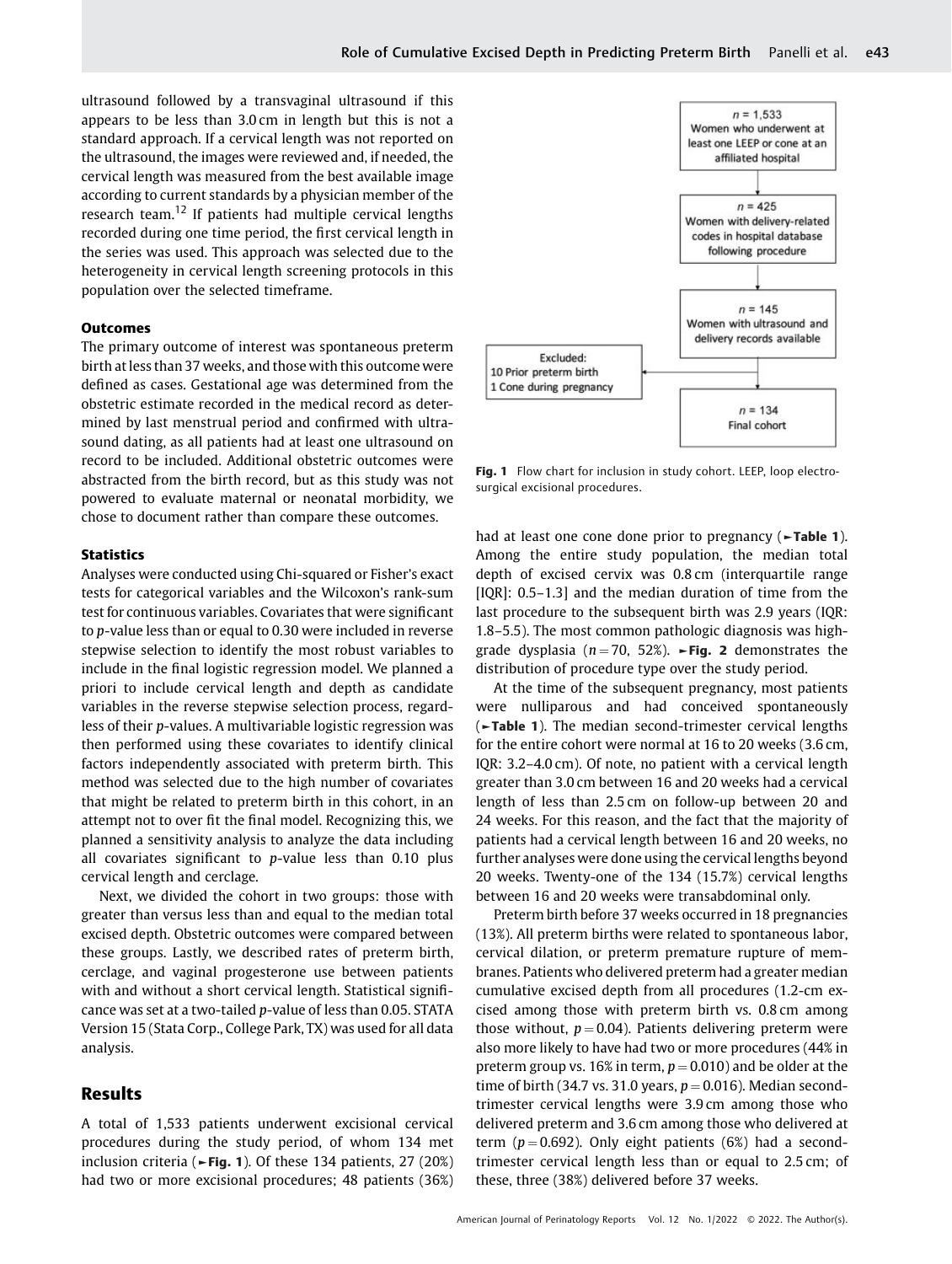|  | Table 1 Demographic, oncologic, and obstetric characteristics among the cohort |  |  |  |  |  |
|--|--------------------------------------------------------------------------------|--|--|--|--|--|
|--|--------------------------------------------------------------------------------|--|--|--|--|--|

| Characteristic                                       | Whole cohort <sup>a</sup><br>$(n=134)$ | Spontaneous preterm<br>$birth < 37$ weeks<br>$(n = 18)$ | Term birth<br>$(n=116)$ | $p$ -Value $\overline{p}$ |
|------------------------------------------------------|----------------------------------------|---------------------------------------------------------|-------------------------|---------------------------|
| Age at first procedure                               | 26.0 (23.0-30.0)                       | 29.1 (24.0-32.0)                                        | 26.0 (22.9-30.0)        | 0.196                     |
| Age at delivery                                      | 31.3 (27.5-40.6)                       | 34.7 (32.2-36.8)                                        | 31.0 (38.4-40.1)        | 0.016                     |
| Race/ethnicity                                       |                                        |                                                         |                         | 0.210                     |
| White                                                | 52 (39)                                | 11(61)                                                  | 41 (35)                 |                           |
| Hispanic                                             | 41 (31)                                | 4(22)                                                   | 37 (32)                 |                           |
| Asian                                                | 10(8)                                  | 1(6)                                                    | 9(8)                    |                           |
| Black                                                | 1(1)                                   | $\Omega$                                                | 1(1)                    |                           |
| Other or declined                                    | 30(22)                                 | 2(11)                                                   | 28 (24)                 |                           |
| Smoking status                                       |                                        |                                                         |                         |                           |
| Former smoker                                        | 42 (31)                                | 9(50)                                                   | 33 (28)                 | 0.164                     |
| Current smoker                                       | 25 (19)                                | 2(11)                                                   | 23(20)                  | 0.617                     |
| Prior cervical procedures                            |                                        |                                                         |                         |                           |
| Total number of prior procedures                     |                                        |                                                         |                         | 0.010                     |
| One LEEP or cone                                     | 107(80)                                | 10(56)                                                  | 97 (84)                 |                           |
| Two or more LEEPs or cones                           | 27(20)                                 | 8(44)                                                   | 19 (16)                 |                           |
| At least one prior cone <sup>c</sup>                 | 48 (36)                                | 8(44)                                                   | 40 (34)                 | 0.064                     |
| Median total excised depth (cm) <sup>d</sup>         | $0.8(0.5-1.3)$                         | $1.2(0.5-3.0)$                                          | $0.8(0.5-1.2)$          | 0.038                     |
| Worst pathology <sup>e</sup>                         |                                        |                                                         |                         | 0.087                     |
| Benign                                               | 20(15)                                 | 3(17)                                                   | 17(15)                  |                           |
| Low-grade dysplasia                                  | 15(11)                                 | 2(11)                                                   | 13(11)                  |                           |
| High-grade dysplasia                                 | 70 (52)                                | 6(33)                                                   | 64 (55)                 |                           |
| Adenocarcinoma in situ                               | 22(16)                                 | 5(28)                                                   | 17(15)                  |                           |
| Adenocarcinoma                                       | 3(2)                                   | 0(0)                                                    | 3(3)                    |                           |
| Squamous cell carcinoma                              | 3(2)                                   | 2(11)                                                   | 1(1)                    |                           |
| Other or nondiagnostic                               | 1(1)                                   | 0(0)                                                    | 1(1)                    |                           |
| Nulliparous at time of pregnancy                     | 63 (47)                                | 11(61)                                                  | 52 (45)                 | 0.198                     |
| Median prepregnancy BMI ( $\text{kg/m}^2$ )          | 26.5 (23.2-29.9)                       | 24.7 (21.4-27.9)                                        | 26.6 (23.4-29.9)        | 0.273                     |
| Time from last procedure to pregnancy (y)            | $2.9(1.8-5.5)$                         | $3.5(2.2 - 7.9)$                                        | $2.8(1.7-5.3)$          | 0.185                     |
| Use of assisted reproductive technology <sup>f</sup> | 15(12)                                 | 5(29)                                                   | 10(9)                   | 0.017                     |
| Second-trimester cervical length (cm)                | $3.6(3.2-4.0)$                         | $3.9(3.1-4)$                                            | $3.6(3.3-4.0)$          | 0.692                     |

Abbreviations: BMI, body mass index; LEEP, loop electrosurgical excisional procedures.

a<br>Continuous variables listed as median with interquartile range. Percentages rounded to nearest whole number and listed as column percent. <sup>b</sup>Wilcoxon's rank-sum, Chi-square, or Fisher's exact test as appropriate.

Includes cold knife or loop cones.

<sup>d</sup>If patient only had one procedure, the excised depth obtained from the pathology report is listed. If the patient had more than one procedure, the total depth obtained from adding each individual depth is listed.

<sup>e</sup>lf an individual had more than one procedure, the highest grade pathology is reported for each patient.

f Denominator is 126 total, 17 in preterm birth and 109 in term birth groups due to 8 with unknown conception type. Since this covariate was not used in the final model, observations with missing conception type were not excluded.

Significant covariates with a p-value of less than or equal to 0.30 on bivariate analysis were then included in reverse stepwise selection. The variables selected were total excised depth, maternal age at delivery, smoking status, time between procedure and delivery, cervical length, use of cerclage, parity, race/ethnicity, body mass index, number of procedures, worst pathology, and use of assisted reproduc-

tive technology. Using this approach, cervical length, cerclage, parity, race/ethnicity, body mass index, number of procedures, worst pathology, and use of assisted reproductive technology were removed from the model. The final multivariable model therefore included total excised depth, maternal age at delivery, smoking status, and time between procedure and delivery as the strongest covariates. In this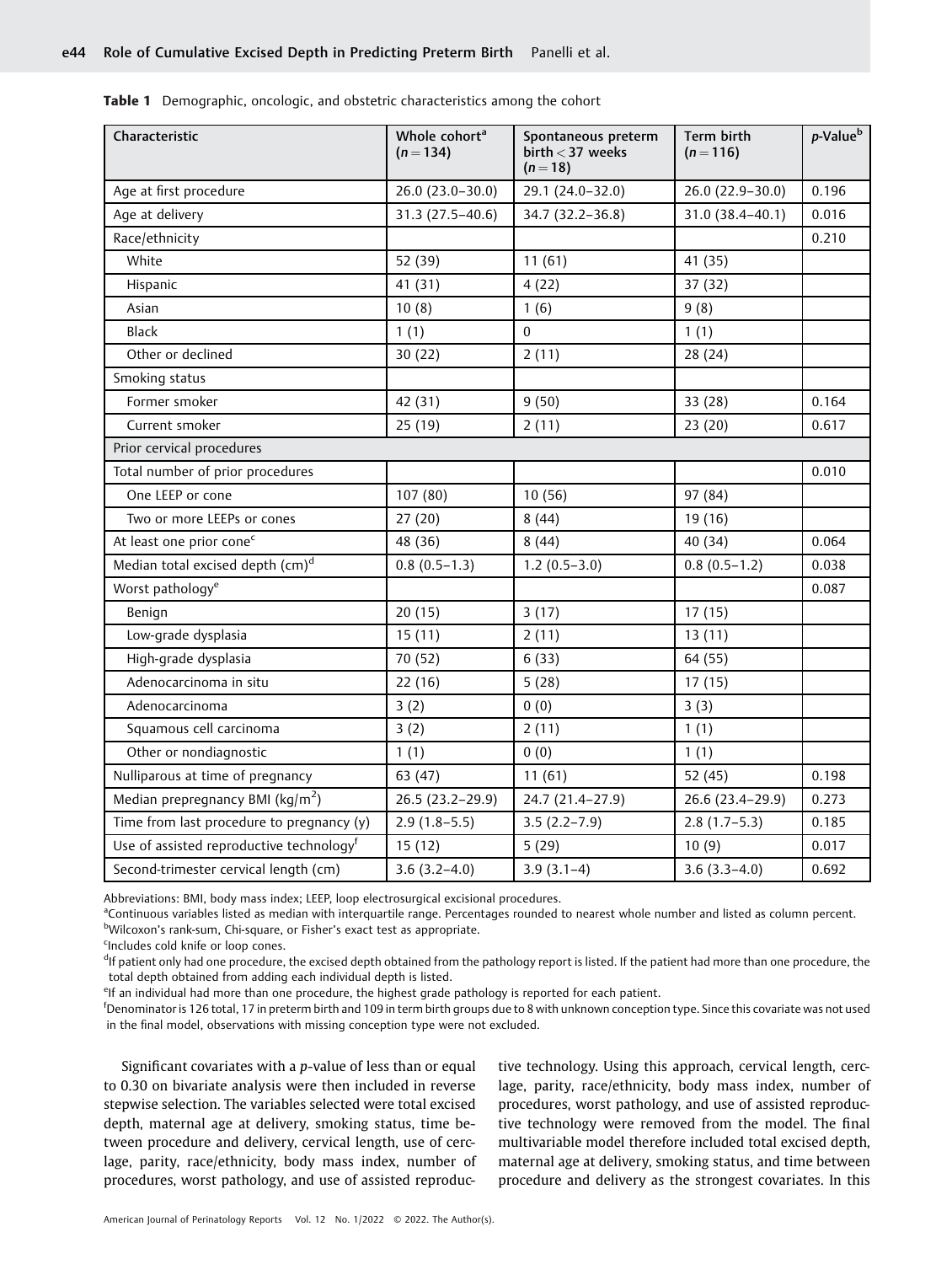

Fig. 2 Number of LEEPs and cones over time, in 5-year intervals, 1994–2004. LEEP, loop electrosurgical excisional procedures.

|       |  |  | <b>Table 2</b> Risk factors for spontaneous preterm birth at $<$ 37 |  |  |
|-------|--|--|---------------------------------------------------------------------|--|--|
| weeks |  |  |                                                                     |  |  |

| Variable                               | Unadjusted odds<br>ratio (95% CI) | Adjusted odds<br>ratio <sup>a</sup> (95% CI) | p-Value |
|----------------------------------------|-----------------------------------|----------------------------------------------|---------|
| Cumulative depth<br>excised            | $2.2(1.3-3.7)$                    | $2.2(1.3-3.8)$                               | < 0.01  |
| Maternal age at<br>delivery            | $1.1(1.0-1.24)$                   | $1.1(1.0-1.2)$                               | 0.13    |
| Former smoker                          | $3.0(1.0-8.9)$                    | $2.9(1.0-8.8)$                               | 0.06    |
| Time between<br>procedure<br>and birth | $1.1(0.9-1.3)$                    | $1.1(0.9-1.3)$                               | 0.30    |

Abbreviation: CI, confidence interval.

<sup>a</sup>Covariates with a p-value  $\leq 0.30$  were included in reverse stepwise selection. The variables selected were total excised depth, maternal age at delivery, smoking status, time between procedure and delivery, cervical length, use of cerclage, parity, race/ethnicity, body mass index, number of procedures, worst pathology, and use of assisted reproductive technology. Using this approach, total excised depth, maternal age at delivery, smoking status, and time between procedure and delivery emerged as the strongest covariates and were included in the final adjusted model.

multivariable logistic regression, only total excised depth remained significantly associated with preterm birth (adjusted odds ratio  $[aOR] = 2.2$ , 95% confidence interval  $[CI]$ : 1.3–3.8,  $p < 0.01$ ;  $\blacktriangleright$  Table 2).

Next, we performed a sensitivity analysis including significant covariates with a p-value of less than 0.10 in our multivariable model. These covariates were total excised depth, two or more procedures, use of assisted reproductive technology, and maternal age at delivery. We ran the model with these covariates, then added cervical length, then added cerclage to see if these altered the results identified in our primary analysis. In all three regression models, only median excised total depth of cervix remained significantly associated with preterm birth (final model:  $aOR = 1.97$ , 95% CI: 1.01–3.81).

Obstetric outcomes by depth of excised cervix are shown in ►Table 3. The groups were divided by whether they had greater or less than the median excised depth of 0.8 cm. Of note, there was no significant difference in cervical length at 16 to 20 or 20 to 24 weeks between patients with less versusmore depth of cervix excised ( $p = 0.897$  and 0.669, respectively).

►Table 4 demonstrates interventions and obstetric outcomes by second trimester cervical length. Five (63%) of the eight patients with a short cervical length had an intervention; four had a cerclage and 1 was managed with vaginal progesterone. Interestingly, 19 of the 126 patients without a short cervical length were also offered an intervention during their pregnancy. Three (38%) of the 8 patients with short cervical length had a spontaneous preterm birth prior to 37 weeks compared with 15 (12%) of the 126 patients with a normal cervical length, though this difference did not reach significance ( $p = 0.074$ ).

# Discussion

In this cohort of patients who underwent at least one cervical excision procedure prior to pregnancy, each centimeter of total excised depth of cervix was associated with a two-fold increased odds of spontaneous preterm birth before 37 weeks. However, there was no significant difference in second-trimester cervical length on routine ultrasound examination between those who delivered preterm and those who delivered at term; that being said, with so few patients having a short cervix, we are underpowered to comment on the role of cervical length in predicting preterm birth in this population. The fact that this risk persists even among a cohort with mostly normal second-trimester cervical lengths, suggesting cervical length on ultrasound may not fully capture the risk of preterm birth in this population.<sup>13,14</sup>

Our results demonstrate a persistent risk of preterm birth despite a normal cervical length in patients with a history of cervical excision. That being said, there was a trend toward preterm birth in the patients who had a short cervical length, as has been previously reported by others. $6,7,15-17$  In one study, Berghella et al prospectively enrolled pregnant patients with at least one prior cervical conization to follow their cervical lengths and birth outcomes. Of these patients, 28% had a cervical length of less than 2.5 cm. Among patients with cervical length less than 2.5 cm in whom excisional biopsy was the only risk factor for preterm birth, the relative risk for preterm birth less than 35 weeks was 5.43 (95% CI: 1.57–20.47).<sup>6</sup> Of the eight patients (6%) in our cohort with a cervical length less than or equal to 2.5 cm, three (38%) delivered before 37 weeks. The remaining 15 patients who delivered preterm had a normal cervical length. While the presence of a short cervix did identify patients at a heightened risk of preterm birth, our data suggest that this metric is not sufficient; in our study, most preterm births were among patients with a normal cervical length.

For context, the majority of births in our cohort occurred between 2005 and 2014, during which time the preterm birth rate in Massachusetts was between 8 and 10%.<sup>18</sup> While this is similar to the rate of 13% in our study, all of the preterm births in our cohort were related to spontaneous labor or preterm premature rupture of membranes. In contrast, for national statistics, preterm birth rates usually include medically indicated preterm births which may account for up to 40% of the preterm births reported.<sup>19,20</sup> In light of this, the 13% preterm birth rate related to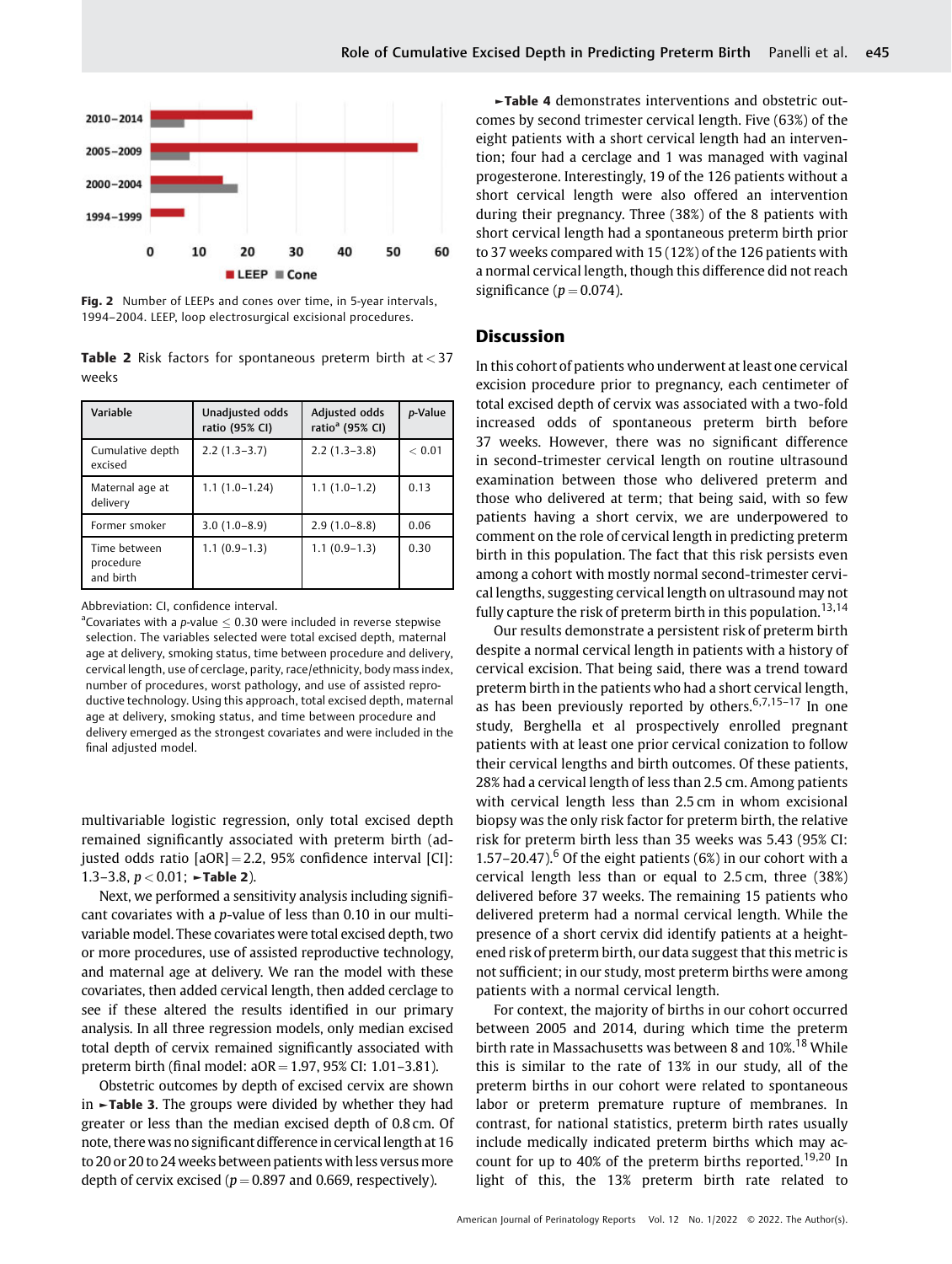| Selected obstetric outcomes                            | Whole cohort<br>$(n=134)$ | $<$ 0.8-cm total<br>depth of excised<br>cervix <sup>a</sup> ( $n = 63$ ) | $> 0.8$ -cm total<br>depth of excised<br>cervix $(n=71)$ | p-Value <sup>b</sup> |
|--------------------------------------------------------|---------------------------|--------------------------------------------------------------------------|----------------------------------------------------------|----------------------|
| Median second-trimester cervical length <sup>c,d</sup> |                           |                                                                          |                                                          |                      |
| Cervical length $16^{0/7} - 20^{0/7}$ weeks (n = 134)  | $3.6(3.3-4.0)$            | $3.6(3.3-4.0)$                                                           | $3.6(3.2-4.0)$                                           | 0.897                |
| Cervical length $20^{1/7} - 24^{0/7}$ weeks (n = 82)   | $3.5(3.2-4.0)$            | $3.5(3.2-4.0)$                                                           | $3.6(3.1-4.0)$                                           | 0.669                |
| Any cerclage                                           | 22(16)                    | 7(11)                                                                    | 15(21)                                                   | 0.602                |
| Transvaginal cerclage                                  | 17(13)                    | 3(5)                                                                     | 14(20)                                                   |                      |
| Transabdominal cerclage                                | 7(5)                      | 5(8)                                                                     | 2(3)                                                     |                      |
| Other interventions                                    |                           |                                                                          |                                                          |                      |
| Vaginal progesterone                                   | 6(5)                      | 3(5)                                                                     | 3(4)                                                     | 0.836                |
| Pessary                                                | 1(1)                      | $\Omega$                                                                 | 1(1)                                                     | 0.488                |
| Gestational age at delivery <sup>d</sup>               | 39.9 (37.6-39.9)          | 39.0 (38.0-40.0)                                                         | 39.1 (37.5 - 39.9)                                       | 0.547                |
| Preterm birth $<$ 37 weeks                             | 18(13)                    | 5(8)                                                                     | 13(18)                                                   | 0.126                |
| Preterm birth < 32 weeks                               | 4(3)                      | 1(2)                                                                     | 3(4)                                                     | 0.622                |
| Spontaneous rupture of membranes<br>on admission       | 40 (32)                   | 17(27)                                                                   | 23(32)                                                   | 0.549                |
| Mode of delivery                                       |                           |                                                                          |                                                          | 0.113                |
| Spontaneous vaginal delivery                           | 90(67)                    | 43 (68)                                                                  | 47 (66)                                                  |                      |
| Operative vaginal delivery                             | 20(15)                    | 13(21)                                                                   | 7(10)                                                    |                      |
| Cesarean delivery                                      | 23(17)                    | 7(11)                                                                    | 16(23)                                                   |                      |
| Dilation and evacuation                                | 1(1)                      | $\mathbf{0}$                                                             | 1(1)                                                     |                      |
| Postpartum hemorrhage <sup>e</sup>                     | 5(4)                      | 2(3)                                                                     | 3(4)                                                     | 0.675                |

| <b>Table 3</b> Pregnancy outcomes among entire cohort by cumulative depth of excised cervix |  |  |  |
|---------------------------------------------------------------------------------------------|--|--|--|
|                                                                                             |  |  |  |

<sup>a</sup>0.8 cm was the median depth excised among the entire cohort.

<sup>b</sup>Wilcoxon's rank-sum, Chi-square, or Fisher's exact test as appropriate.

<sup>c</sup>Cervical lengths in centimeter.

dContinuous variables listed as median with interquartile range.

<sup>e</sup>Defined as  $>$  500 cc for vaginal birth or  $>$  1,000 cc for cesarean birth.

Table 4 Management and outcomes by cervical length

|                                              | Women with<br>second-trimester<br>cervical length<br>$< 2.5$ cm<br>$(n=8)$ | Women with<br>second-trimester<br>cervical length<br>$>$ 2.5 cm<br>$(n=126)$ | p-Value <sup>a</sup> |
|----------------------------------------------|----------------------------------------------------------------------------|------------------------------------------------------------------------------|----------------------|
| Spontaneous<br>preterm<br>$birth < 37$ weeks | 3(38)                                                                      | 15(12)                                                                       | 0.074                |
| Spontaneous<br>preterm<br>birth $<$ 32 weeks | 1(13)                                                                      | 3(2)                                                                         | 0.221                |
| Any Intervention                             | 5(63)                                                                      | 19 (15)                                                                      | 0.005                |
| Cerclage                                     | 4(50)                                                                      | 18 (14)                                                                      |                      |
| Vaginal<br>progesterone                      | 1(13)                                                                      | 1(1)                                                                         |                      |

<sup>a</sup>Fisher's exact test.

spontaneous labor or preterm premature rupture of membranes in our cohort does appear to be higher than the rate of spontaneous preterm birth among the baseline population.

The finding that the total summed depth of excised cervix was associated with preterm birth, while cervical length was not suggest that other nonstructural factors are playing a role in the etiology of preterm birth in this population. It could be that, rather than a physical shortening effect, larger excisions cause a greater loss of stroma and glands that result in decreased cervical tensile strength and increased susceptibility to infection during pregnancy. Scarring along the length of the excision may also contribute to loss of cervical plasticity, or perhaps underlying immunologic variables associated with persistent HPV infection may be associated with both dysplasia and preterm labor. An association between excised depth of cervix and preterm birth was also identified by Castanon et al in a cohort of patients in the United Kingdom who underwent colposcopy.<sup>21</sup> Similar findings have been demonstrated in other studies, though notably the simultaneous incorporation of cervical length and total excised depth is rare.<sup>5,13,17,22-24</sup> This prior data, in concert with our findings, advocate that the total cumulative excised depth of cervix should be considered a risk factor for preterm birth during prenatal visits. Furthermore, the association between total excised depth of cervix and preterm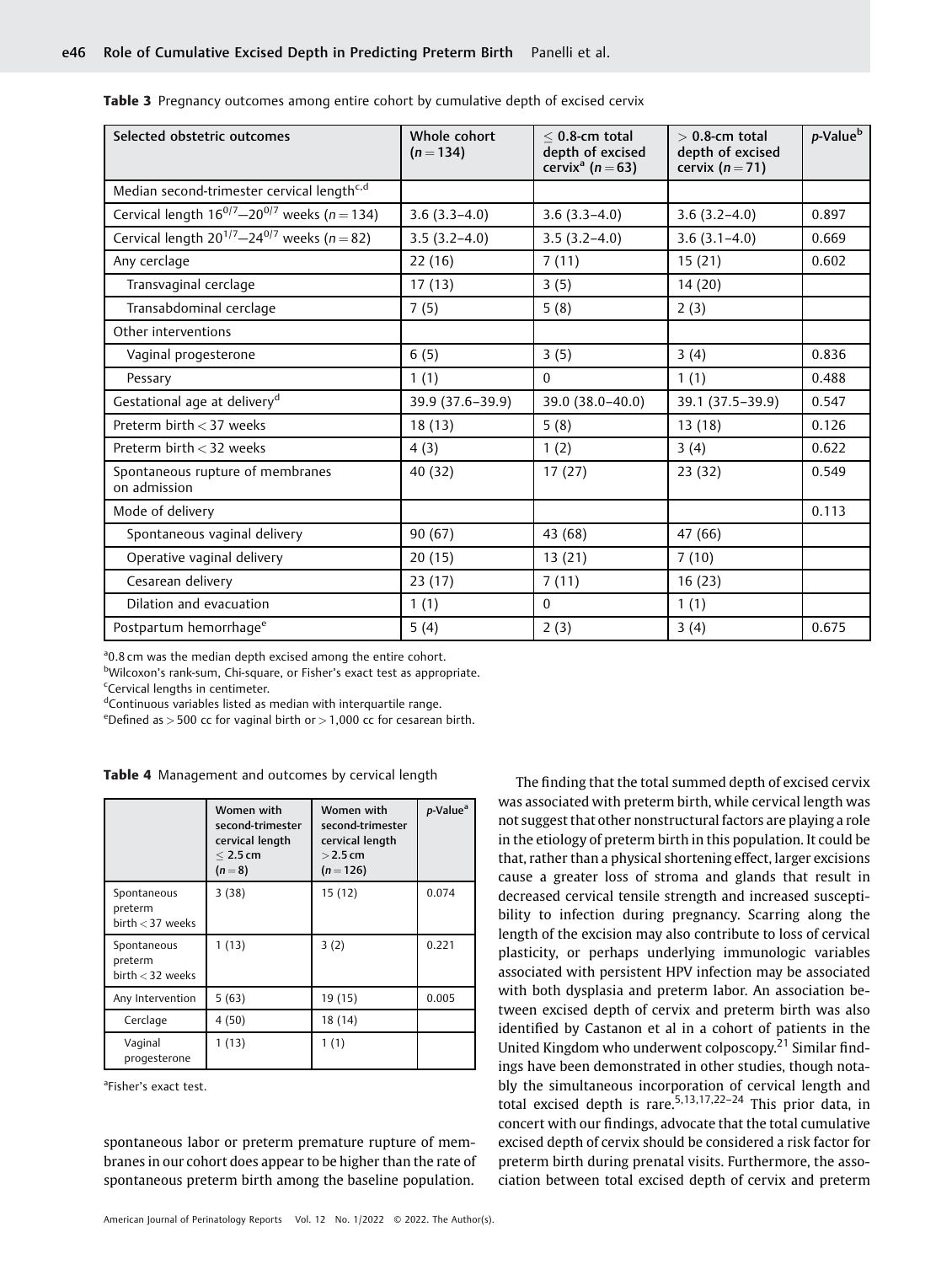birth supports current practice trends favoring LEEPs where applicable. However, the benefit of performing more shallow excisions in reproductive-aged patients' needs to be weighed against the risk of residual dysplasia and the need for multiple procedures which would also contribute to total depth of excised cervix.

Our findings must be interpreted within the context of our study design. Our sample size is within range of what has been described in other nonpopulation-based studies, but it does limit our ability to adjust for multiple potential confounders simultaneously. We attempted to address this issue by performing a reverse stepwise selection to optimize the relevance of the covariates and by performing a sensitivity analysis. We could also be underpowered with this sample size to detect an association between cervical length and preterm birth; despite this, we were still able to identify a significant difference in total excised depth. Given the small sample of pregnancies after excision available to us retrospectively, our results should be considered exploratory and replicated prospectively to test the predictive utility of cervical length and excised depth in clinical practice. While a larger, prospective study is warranted to validate our results, in the light of national trends, it is unlikely that larger cohorts with this degree of granularity will be available in the future.

# Strengths and Limitations

The strengths of this study include the applicability of our results to clinical practice. Pathology reports would be the most realistic source for practitioners to reference when incorporating excised depth of cervix in their own management strategies. Our approach of summing the depth from multiple excisions can be applied by any practitioner who has the pathology reports from excisional procedures available. Furthermore, the results support future research focusing on the qualitative changes to the cervix after high grade dysplasia and cervical excision. In addition, we did not have consistent records of HPV status to adjudicate our results; this would be an additional variable of interest for future research on preterm birth in this population. We were also not powered to compare maternal or neonatal morbidity among this cohort and have accordingly only included absolute rates of outcomes if available.

# Conclusion

Our results demonstrate total cumulative excised depth to be a unique clinical factor associated with preterm birth in patients with at least one prior cervical excision procedure, independent of second-trimester cervical length. A normal second-trimester cervical length may not provide an accurate assessment of preterm birth risk for these patients. Therefore, total excised depth may be a useful tool to consider in addition to second trimester cervical length screening when managing pregnancy for patients with a prior cervical excision.

## Note

This study was previously presented as an oral presentation at the Society for Maternal-Fetal Medicine's 40th Annual Pregnancy Meeting, February 3–8, 2020, Grapevine, TX.

#### Conflict of Interest

The authors report no conflicts of interest nor financial disclosures.

#### References

- 1 Barken SS, Rebolj M, Andersen ES, Lynge E. Frequency of cervical intraepithelial neoplasia treatment in a well-screened population. Int J Cancer 2012;130(10):2438–2444
- 2 Martin-Hirsch PPL, Paraskevaidis E, Bryant A, Dickinson HO. Surgery for cervical intraepithelial neoplasia. Cochrane Database Syst Rev 2013;2013(12):CD001318
- 3 Sopracordevole F, Clemente N, Delli Carpini G, et al. Trend of decreasing length of cervical cone excision during the last 20 years. Eur Rev Med Pharmacol Sci 2017;21(21):4747–4754
- 4 Sasieni P, Castanon A, Landy R, et al. Risk of preterm birth following surgical treatment for cervical disease: executive summary of a recent symposium. BJOG 2016;123(09): 1426–1429
- 5 Kyrgiou M, Athanasiou A, Kalliala IEJ, et al. Obstetric outcomes after conservative treatment for cervical intraepithelial lesions and early invasive disease. Cochrane Database Syst Rev 2017;11: CD012847
- 6 Berghella V, Pereira L, Gariepy A, Simonazzi G. Prior cone biopsy: prediction of preterm birth by cervical ultrasound. Am J Obstet Gynecol 2004;191(04):1393–1397
- 7 Poon LCY, Savvas M, Zamblera D, Skyfta E, Nicolaides KH. Large loop excision of transformation zone and cervical length in the prediction of spontaneous preterm delivery. BJOG 2012;119(06): 692–698
- 8 Pils S, Eppel W, Seemann R, Natter C, Ott J. Sequential cervical length screening in pregnancies after loop excision of the transformation zone conisation: a retrospective analysis. BJOG 2014; 121(04):457–462
- 9 Miller ES, Grobman WA. The association between cervical excisional procedures, midtrimester cervical length, and preterm birth. Am J Obstet Gynecol 2014;211(03):242.e1–242.e4
- 10 El-Bastawissi AY, Becker TM, Daling JR. Effect of cervical carcinoma in situ and its management on pregnancy outcome. Obstet Gynecol 1999;93(02):207–212
- 11 McClung NM, Gargano JW, Park IU, et al; HPV-IMPACT Working Group. Estimated number of cases of high-grade cervical lesions diagnosed among women—United States, 2008 and 2016. MMWR Morb Mortal Wkly Rep 2019;68(15):337–343
- 12 Kagan KO, Sonek J. How to measure cervical length. Ultrasound Obstet Gynecol 2015;45(03):358–362
- 13 Bjørge T, Skare GB, Bjørge L, Tropé A, Lönnberg S. Adverse pregnancy outcomes after treatment for cervical intraepithelial neoplasia. Obstet Gynecol 2016;128(06):1265–1273
- 14 Kyrgiou M, Koliopoulos G, Martin-Hirsch P, Arbyn M, Prendiville W, Paraskevaidis E. Obstetric outcomes after conservative treatment for intraepithelial or early invasive cervical lesions: systematic review and meta-analysis. Lancet 2006;367(9509):489–498
- 15 Leiman G, Harrison NA, Rubin A. Pregnancy following conization of the cervix: complications related to cone size. Am J Obstet Gynecol 1980;136(01):14–18
- 16 Sjøborg KD, Vistad I, Myhr SS, et al. Pregnancy outcome after cervical cone excision: a case-control study. Acta Obstet Gynecol Scand 2007;86(04):423–428